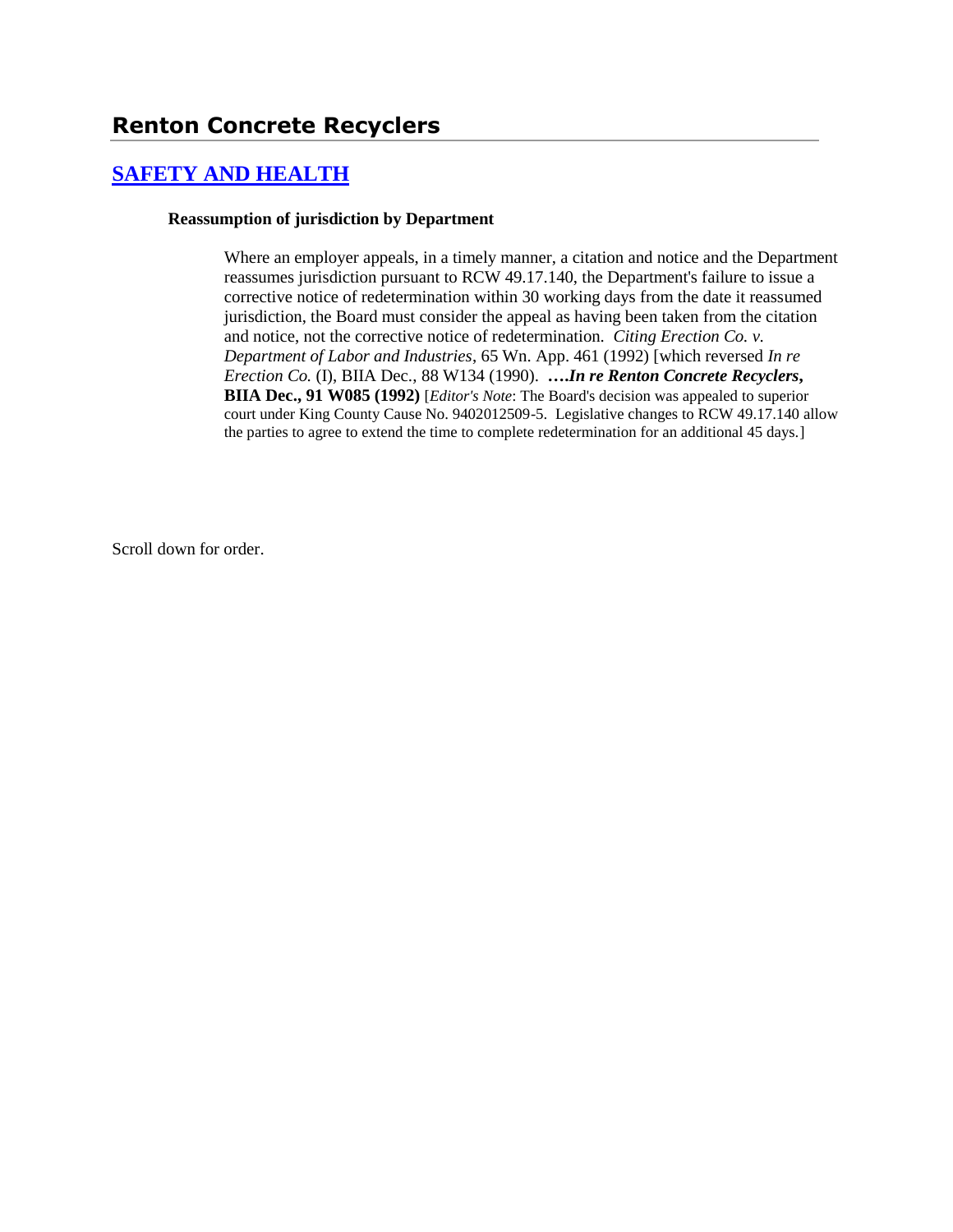### **BEFORE THE BOARD OF INDUSTRIAL INSURANCE APPEALS STATE OF WASHINGTON**

**) ) ) ) )**

**IN RE: RENTON CONCRETE RECYCLERS**

**CITATION & NOTICE NO. 111593133**

**DOCKET NO. 91 W085**

**ORDER VACATING PROPOSED DECISION AND ORDER, AND REMANDING APPEAL FOR FURTHER PROCEEDINGS**

APPEARANCES:

Employer, Renton Concrete Recyclers, by Cody, Hatch & Blanchard, Inc., P.S., per Peter E. Sutherland and George W. Cody, and by James Burnett, General Manager

Employees of Renton Concrete Recyclers, by None

Department of Labor and Industries, by Office of the Attorney General, per James M. Hawk, Assistant, and Nancy Bell and Shawn Ruth, Paralegals

This is an appeal filed by the employer, Renton Concrete Recyclers, on June 19, 1991 from a Corrective Notice of Redetermination dated April 26, 1991. The Corrective Notice of Redetermination affirmed Citation & Notice No. 111593133 dated May 9, 1990 and alleged one serious violation of WAC 296-61-190(11), for which a penalty of \$240.00 was assessed, and 21 general violations of WAC 296-24-20509; WAC 296-155-610(2)(o); WAC 296-24-65001; WAC 296-24-78009(2)(h); WAC 296-24-68203(4)(c); WAC 296-24-68507(9)(c); WAC 296-24-68201(3); WAC 296-24-81011(1); WAC 296-155-610(2)(d); WAC 296-61-050(10); WAC 296-24-073(2); WAC 296-24-81009(2)(a); WAC 296- 61-050(16); WAC 296-24-15001(1); WAC 296-24-24007; WAC 296-24-24013(1); WAC 296-61- 310(16); WAC 296-62-05409(1); WAC 296-24-040; WAC 296-24-045; and WAC 296-24-810131), for which no penalties were assessed, with a total penalty of \$240.00. **REMANDED FOR FURTHER PROCEEDINGS**.

## **DECISION**

Pursuant to RCW 51.52.104 and RCW 51.52.106, this matter is before the Board for review and decision on a timely Petition for Review filed by the employer to a Proposed Decision and Order issued on June 1, 1992 in which the Notice of Appeal of Renton Concrete Recyclers filed on June 17, 1991 was dismissed because it was not timely filed pursuant to RCW 49.17.140, and therefore this Board had no jurisdiction over the appeal.

1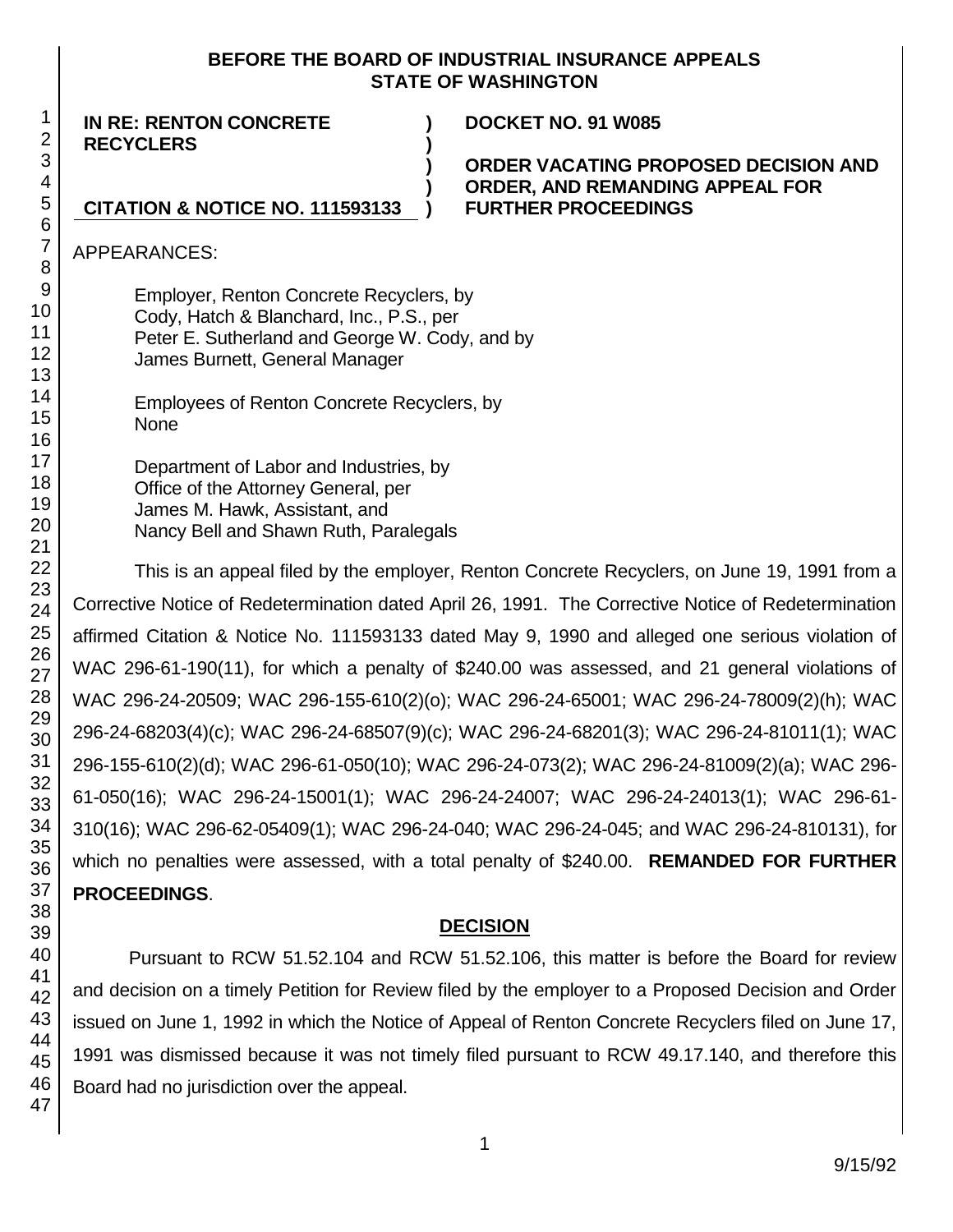On initial consideration it appeared that the Petition for Review filed on behalf of Renton Concrete Recyclers was not timely. However, a review of our file reveals that the original attempt to communicate the Proposed Decision and Order to the employer's attorney failed, necessitating remailing of the order, and communication was not effected until July 9, 1992. The postmark on the envelope containing the Petition for Review and a declaration of filing accompanying the Petition for Review establish that filing was accomplished by mailing on July 29, 1992. The Petition for Review was filed in a timely manner as it was filed within twenty days of the date the Proposed Decision and Order was communicated to the employer through its attorney.

The employer's Petition for Review makes a simple request to which we must accede. Renton Concrete Recyclers asks us to follow the determination made by the Court of Appeals in The Erection Company v. Dep't of Labor & Indus., 65 Wn. App. 461 (May 4, 1992) which reversed our decision in In re The Erection Company (I), BIIA Dec., 88 W134 (1990). In brief, the Court of Appeals determined that RCW 49.17.140 deprives the Department of Labor and Industries of jurisdiction to issue a Corrective Notice of Redetermination if the Notice is not issued within 30 working days of the Department's reassumption of jurisdiction. This interpretation of RCW 49.17.140 led the Court of Appeals to determine that the employer in that case, The Erection Company, did not have to appeal from a Corrective Notice of Redetermination issued more than 30 working days after reassumption of jurisdiction by the Department and that this Board had jurisdiction to consider the employer's timely appeal from the original Citation and Notice. As the facts presented in this appeal, at least regarding jurisdiction, are essentially identical to those presented in The Erection Company, supra, we are constrained to follow the Court of Appeals decision and to remand this appeal for further proceedings.

The record here establishes that the employer's initial appeal from the Citation and Notice issued on May 9, 1990 was filed on May 21, 1990, clearly within the 15 working day period provided by statute. The Department reassumed jurisdiction over the Citation on May 30, 1990, but did not issue its Corrective Notice of Redetermination until April 26, 1991, clearly long after 30 working days from the date on which it reassumed jurisdiction. Thus, we are now faced with a timely Notice of Appeal filed on behalf of the employer from the Citation and Notice dated May 9, 1990. Accordingly, we must remand this matter to our hearings process for proceedings to resolve the issues presented by the appeal from the Citation and Notice dated May 9, 1990.

Pursuant to WAC 263-12-145(4), we hereby set aside the Proposed Decision and Order entered on June 1, 1992 and remand this appeal to the mediation and hearings process for the